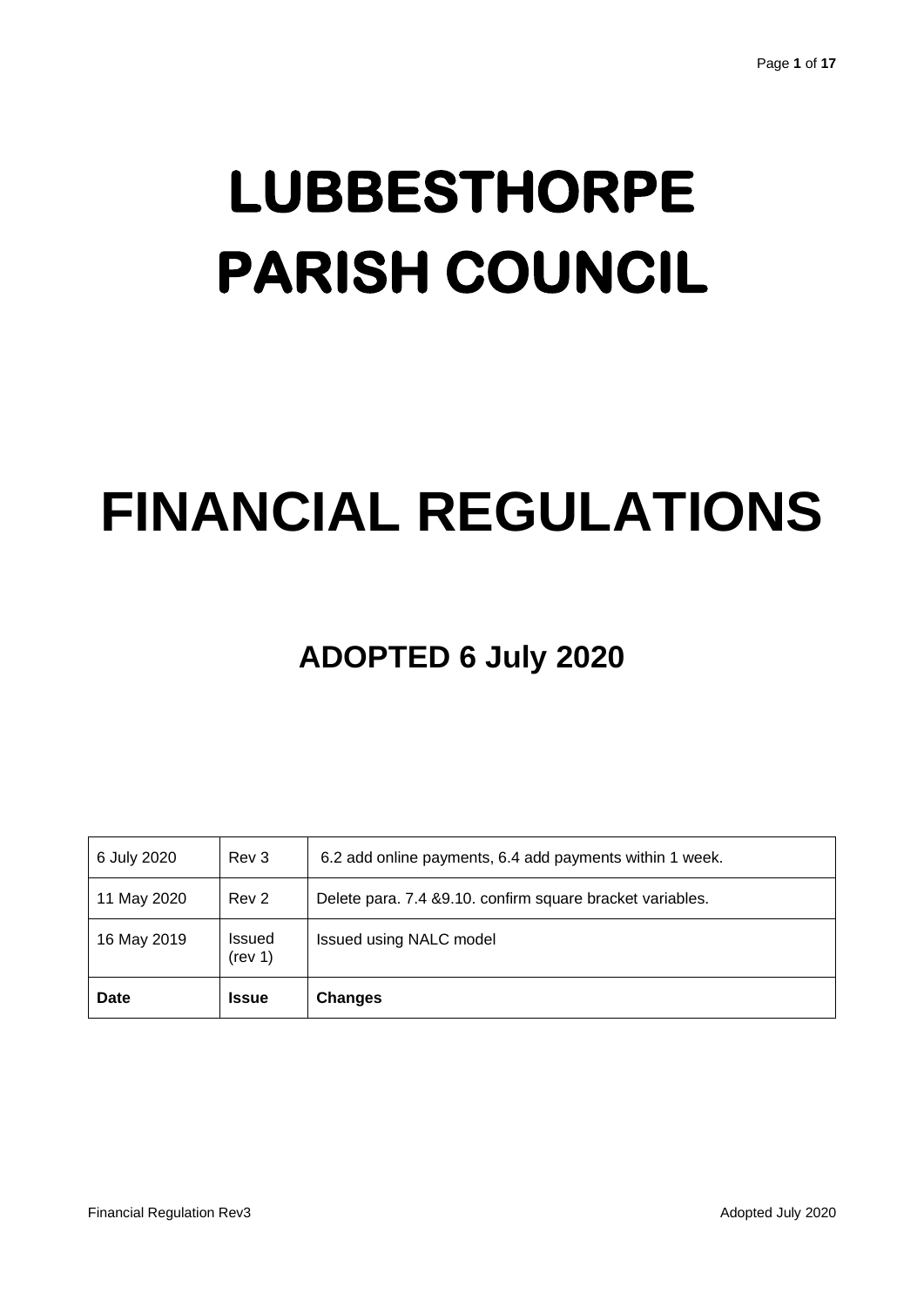These Financial Regulations were adopted by the Council at its Meeting held on 11 May 2020

#### **1. GENERAL**

- 1.1. These financial regulations govern the conduct of financial management by the council and may only be amended or varied by resolution of the council. Financial regulations are one of the council's three governing policy documents providing procedural guidance for members and officers. Financial regulations must be observed in conjunction with the council's standing orders<sup>1</sup> and any individual financial regulations relating to contracts.
- 1.2. The council is responsible in law for ensuring that its financial management is adequate and effective and that the council has a sound system of internal control which facilitates the effective exercise of the council's functions, including arrangements for the management of risk.
- 1.3. The council's accounting control systems must include measures:
	- for the timely production of accounts;
	- that provide for the safe and efficient safeguarding of public money;
	- to prevent and detect inaccuracy and fraud; and
	- identifying the duties of officers.
- 1.4. These financial regulations demonstrate how the council meets these responsibilities and requirements.
- 1.5. At least once a year, prior to approving the Annual Governance Statement, the council must review the effectiveness of its system of internal control which shall be in accordance with proper practices.
- 1.6. Deliberate or wilful breach of these Regulations by an employee may give rise to disciplinary proceedings.
- 1.7. Members of Council are expected to follow the instructions within these Regulations and not to entice employees to breach them. Failure to follow instructions within these Regulations brings the office of councillor into disrepute.
- 1.8. The Responsible Financial Officer (RFO) holds a statutory office to be appointed by the council. The Clerk has been appointed as RFO for this council and these regulations will apply accordingly.
- 1.9. The RFO;
	- acts under the policy direction of the council;
	- administers the council's financial affairs in accordance with all Acts, Regulations and proper practices;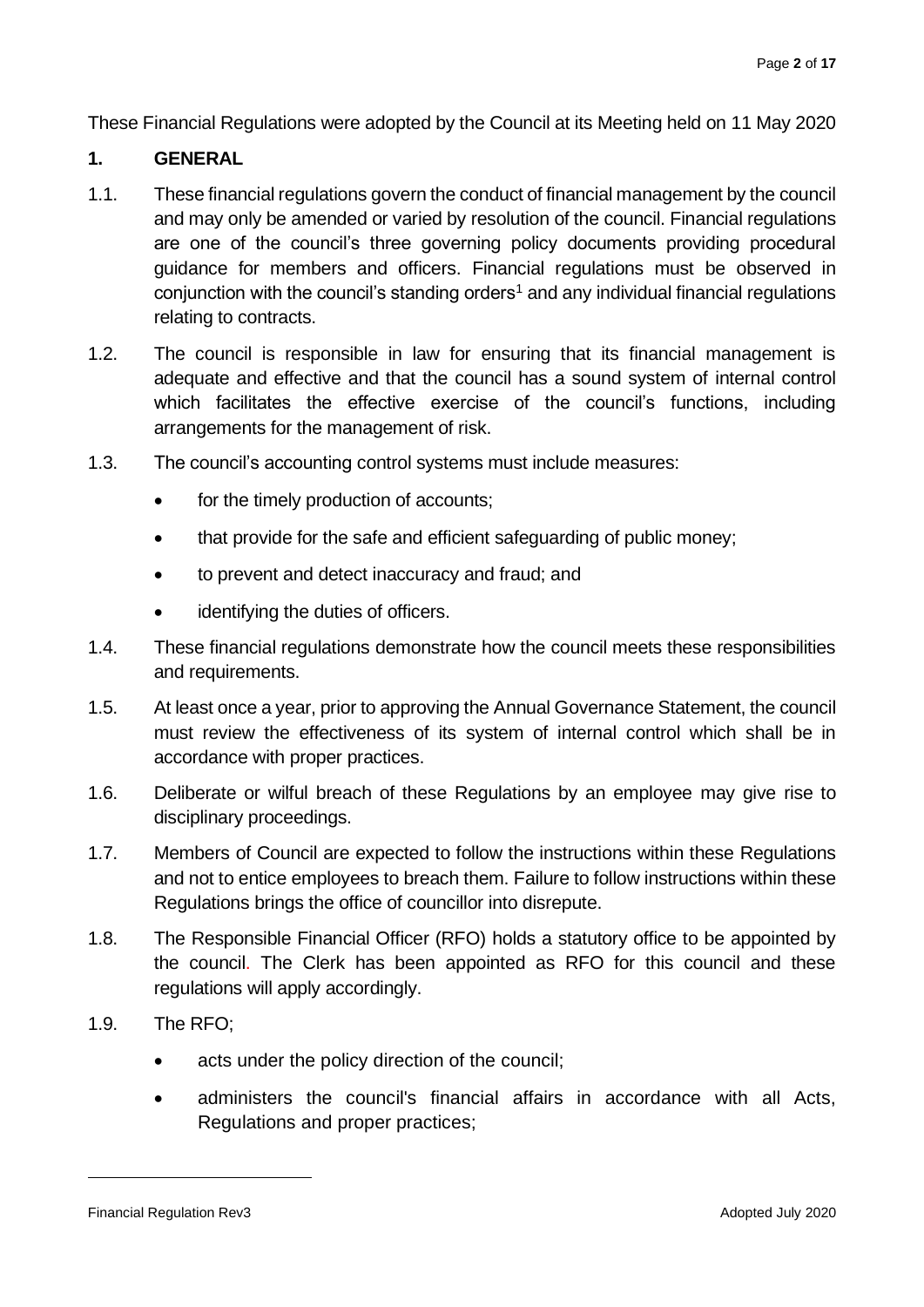- determines on behalf of the council its accounting records and accounting control systems;
- ensures the accounting control systems are observed;
- maintains the accounting records of the council up to date in accordance with proper practices;
- assists the council to secure economy, efficiency and effectiveness in the use of its resources; and
- produces financial management information as required by the council.
- 1.10. The accounting records determined by the RFO shall be sufficient to show and explain the council's transactions and to enable the RFO to ensure that any income and expenditure account and statement of balances, or record of receipts and payments and additional information, as the case may be, or management information prepared for the council from time to time comply with the Accounts and Audit Regulations.
- 1.11. The accounting records determined by the RFO shall in particular contain:
	- entries from day to day of all sums of money received and expended by the council and the matters to which the income and expenditure or receipts and payments account relate;
	- a record of the assets and liabilities of the council; and
	- wherever relevant, a record of the council's income and expenditure in relation to claims made, or to be made, for any contribution, grant or subsidy.
- 1.12. The accounting control systems determined by the RFO shall include:
	- procedures to ensure that the financial transactions of the council are recorded as soon as reasonably practicable and as accurately and reasonably as possible;
	- procedures to enable the prevention and detection of inaccuracies and fraud and the ability to reconstruct any lost records;
	- identification of the duties of officers dealing with financial transactions and division of responsibilities of those officers in relation to significant transactions;
	- procedures to ensure that uncollectable amounts, including any bad debts are not submitted to the council for approval to be written off except with the approval of the RFO and that the approvals are shown in the accounting records; and
	- measures to ensure that risk is properly managed.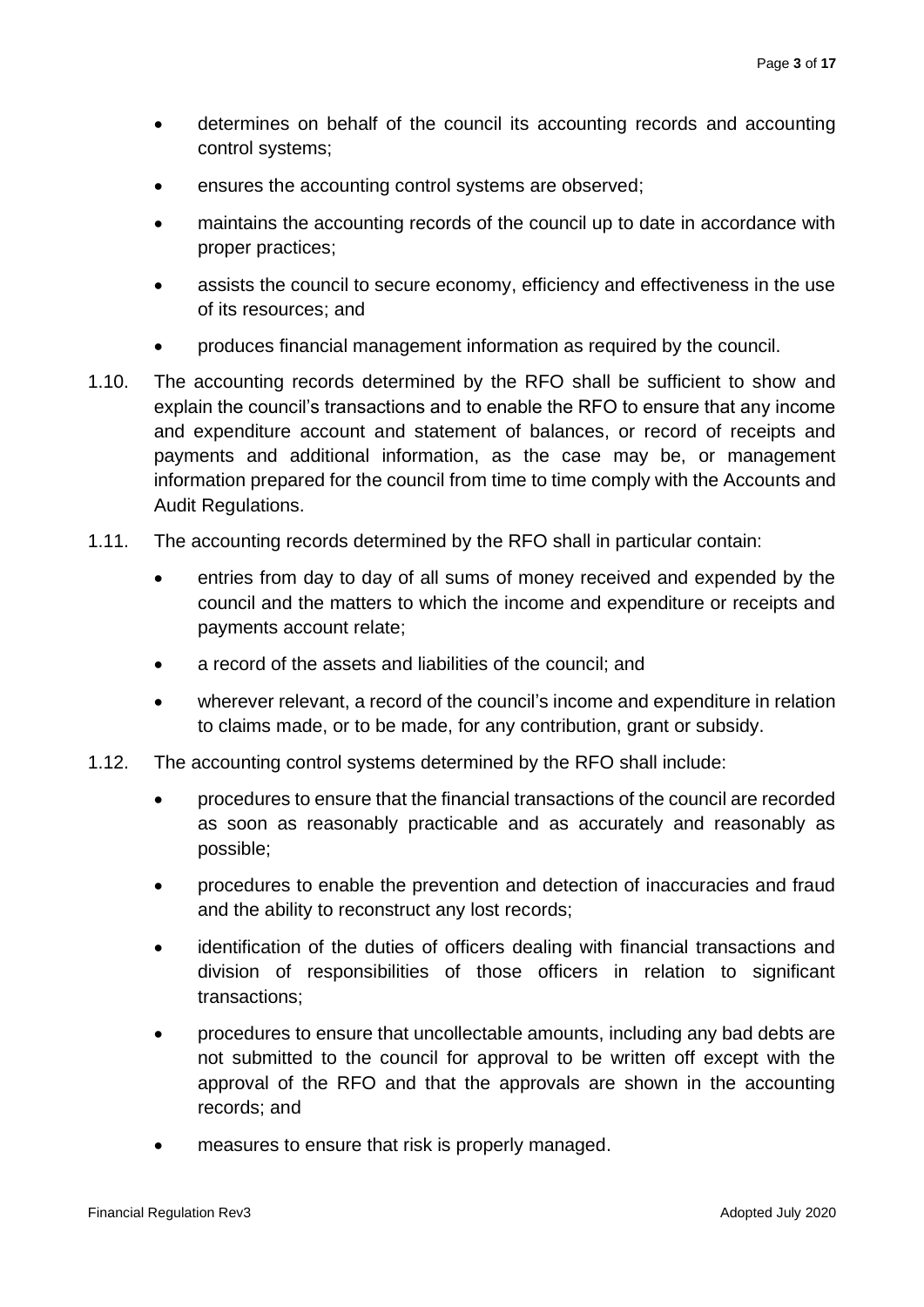- 1.13. The council is not empowered by these Regulations or otherwise to delegate certain specified decisions. In particular any decision regarding:
	- setting the final budget or the precept (council tax requirement);
	- approving accounting statements;
	- approving an annual governance statement;
	- borrowing;
	- writing off bad debts:
	- declaring eligibility for the General Power of Competence; and
	- addressing recommendations in any report from the internal or external auditors,

shall be a matter for the full council only.

- 1.14. In addition the council must:
	- determine and keep under regular review the bank mandate for all council bank accounts;
	- approve any grant or a single commitment in excess of [£5,000]; and
	- in respect of the annual salary for any employee have regard to recommendations about annual salaries of employees made by the relevant committee in accordance with its terms of reference.
- 1.15. In these financial regulations, references to the Accounts and Audit Regulations or 'the regulations' shall mean the regulations issued under the provisions of section 27 of the Audit Commission Act 1998, or any superseding legislation, and then in force unless otherwise specified.

In these financial regulations the term 'proper practice' or 'proper practices' shall refer to guidance issued in *Governance and Accountability for Local Councils - a Practitioners' Guide (England)* issued by the Joint Practitioners Advisory Group (JPAG), available from the websites of NALC and the Society for Local Council Clerks (SLCC).

# **2. ACCOUNTING AND AUDIT (INTERNAL AND EXTERNAL)**

- 2.1. All accounting procedures and financial records of the council shall be determined by the RFO in accordance with the Accounts and Audit Regulations, appropriate guidance and proper practices.
- 2.2. On a yearly basis a member other than the Chairman shall be appointed to verify bank reconciliations (for all accounts) produced by the RFO. The member shall sign the reconciliations and the original bank statements (or similar document) as evidence of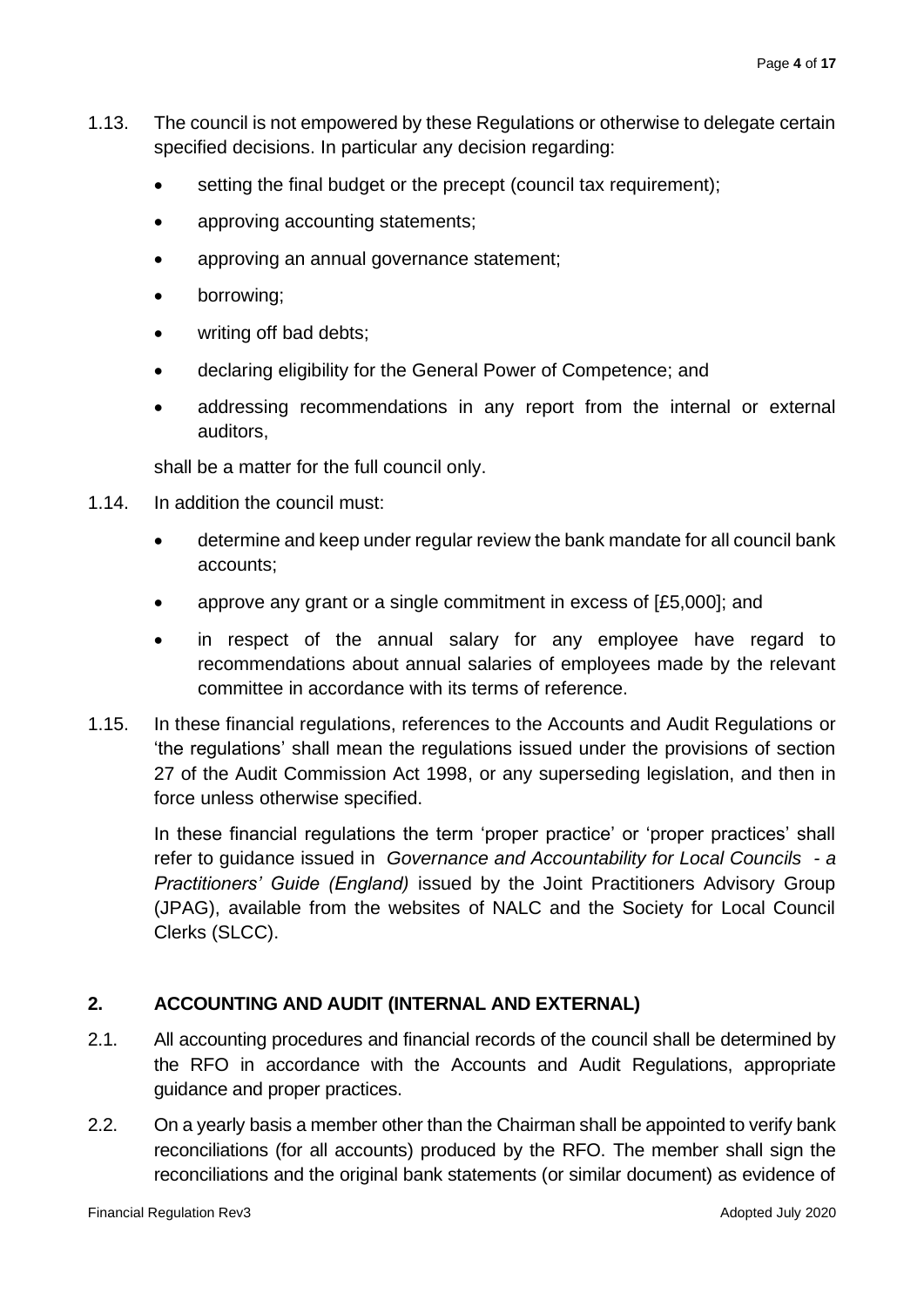verification. This activity shall on conclusion be reported, including any exceptions, to and noted by the council. The RFO shall complete the annual statement of accounts, annual report, and any related documents of the council contained in the Annual Return (as specified in proper practices) as soon as practicable after the end of the financial year and having certified the accounts shall submit them and report thereon to the council within the timescales set by the Accounts and Audit Regulations.

- 2.3. The council shall ensure that there is an adequate and effective system of internal audit of its accounting records, and of its system of internal control in accordance with proper practices. Any officer or member of the council shall make available such documents and records as appear to the council to be necessary for the purpose of the audit and shall, as directed by the council, supply the RFO, internal auditor, or external auditor with such information and explanation as the council considers necessary for that purpose.
- 2.4. The internal auditor shall be appointed by and shall carry out the work in relation to internal controls required by the council in accordance with proper practices.
- 2.5. The internal auditor shall:
	- be competent and independent of the financial operations of the council;
	- report to council in writing, or in person, on a regular basis with a minimum of one annual written report during each financial year;
	- to demonstrate competence, objectivity and independence, be free from any actual or perceived conflicts of interest, including those arising from family relationships; and
	- have no involvement in the financial decision making, management or control of the council.
- 2.6. Internal or external auditors may not under any circumstances:
	- perform any operational duties for the council;
	- initiate or approve accounting transactions; or
	- direct the activities of any council employee, except to the extent that such employees have been appropriately assigned to assist the internal auditor.
- 2.7. For the avoidance of doubt, in relation to internal audit the terms 'independent' and 'independence' shall have the same meaning as is described in proper practices.
- 2.8. The RFO shall make arrangements for the exercise of electors' rights in relation to the accounts including the opportunity to inspect the accounts, books, and vouchers and display or publish any notices and statements of account required by Audit Commission Act 1998, or any superseding legislation, and the Accounts and Audit Regulations.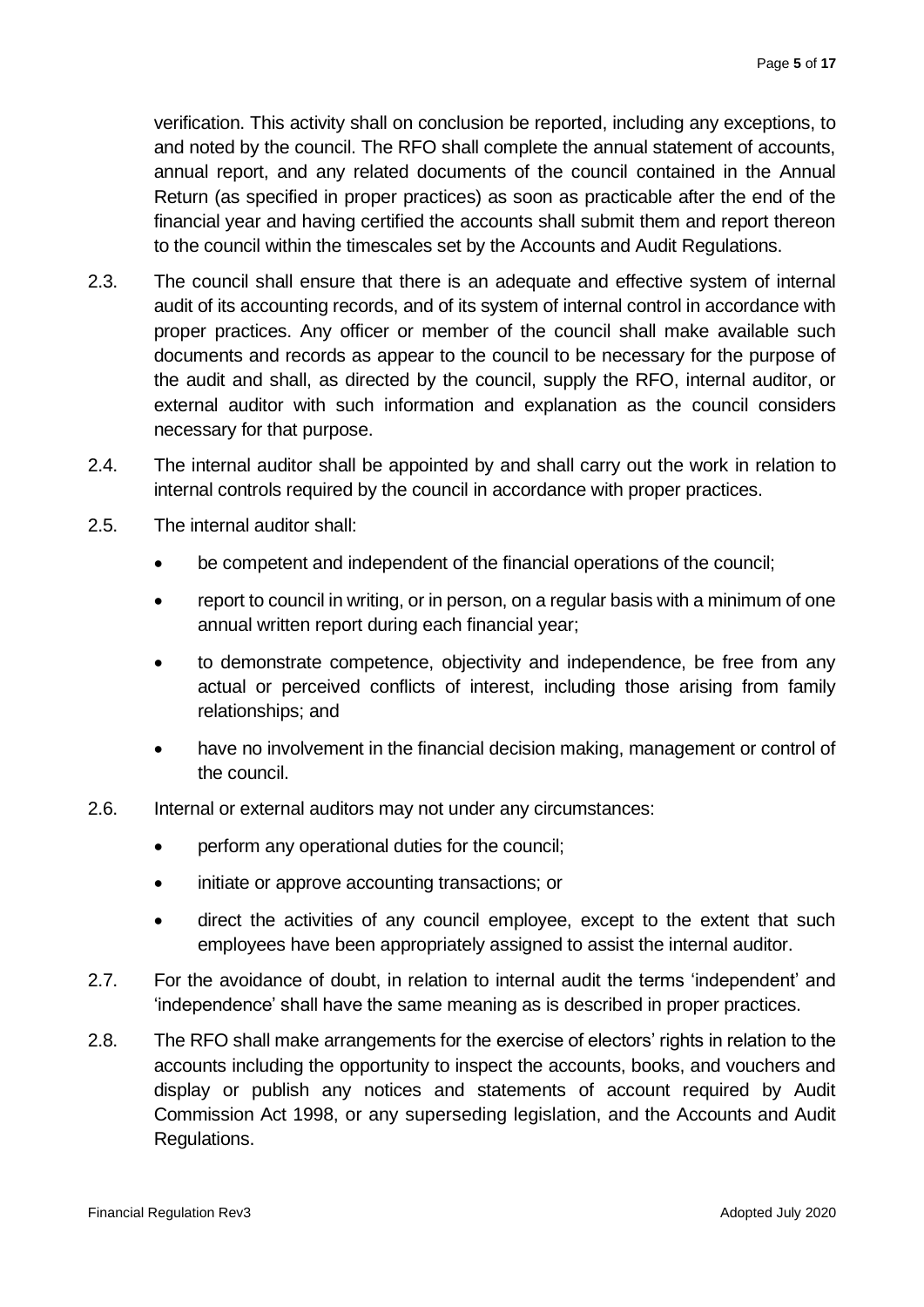2.9. The RFO shall, without undue delay, bring to the attention of all councillors any correspondence or report from internal or external auditors.

### **3. ANNUAL ESTIMATES (BUDGET) AND FORWARD PLANNING**

- 3.1. The RFO must each year, by no later than November prepare detailed estimates of all receipts and payments including the use of reserves and all sources of funding for the following financial year in the form of a budget to be considered by the council.
- 3.2. The council shall consider annual budget proposals in relation to the council's three year forecast of revenue and capital receipts and payments including recommendations for the use of reserves and sources of funding and update the forecast accordingly.
- 3.3. The council shall fix the precept (council tax requirement), and relevant basic amount of council tax to be levied for the ensuing financial year not later than by the end of January each year. The RFO shall issue the precept to the billing authority and shall supply each member with a copy of the approved annual budget.
- 3.4. The approved annual budget shall form the basis of financial control for the ensuing year.

# **4. BUDGETARY CONTROL AND AUTHORITY TO SPEND**

- 4.1. Expenditure on revenue items may be authorised up to the amounts included for that class of expenditure in the approved budget. This authority is to be determined by:
	- the council for all items over £5,000;
	- the Clerk, in conjunction with Chairman of Council for any items below £500 if it is necessary to carry out the purchase before the next Council meeting .

Such authority is to be evidenced by a minute or by an authorisation slip duly signed by the Clerk, and where necessary also by the appropriate Chairman.

Contracts may not be disaggregated to avoid controls imposed by these regulations.

- 4.2. No expenditure may be authorised that will exceed the amount provided in the revenue budget for that class of expenditure other than by resolution of the council, or duly delegated committee. During the budget year and with the approval of council having considered fully the implications for public services, unspent and available amounts may be moved to other budget headings or to an earmarked reserve as appropriate ('virement').
- 4.3. Unspent provisions in the revenue or capital budgets for completed projects shall not be carried forward to a subsequent year.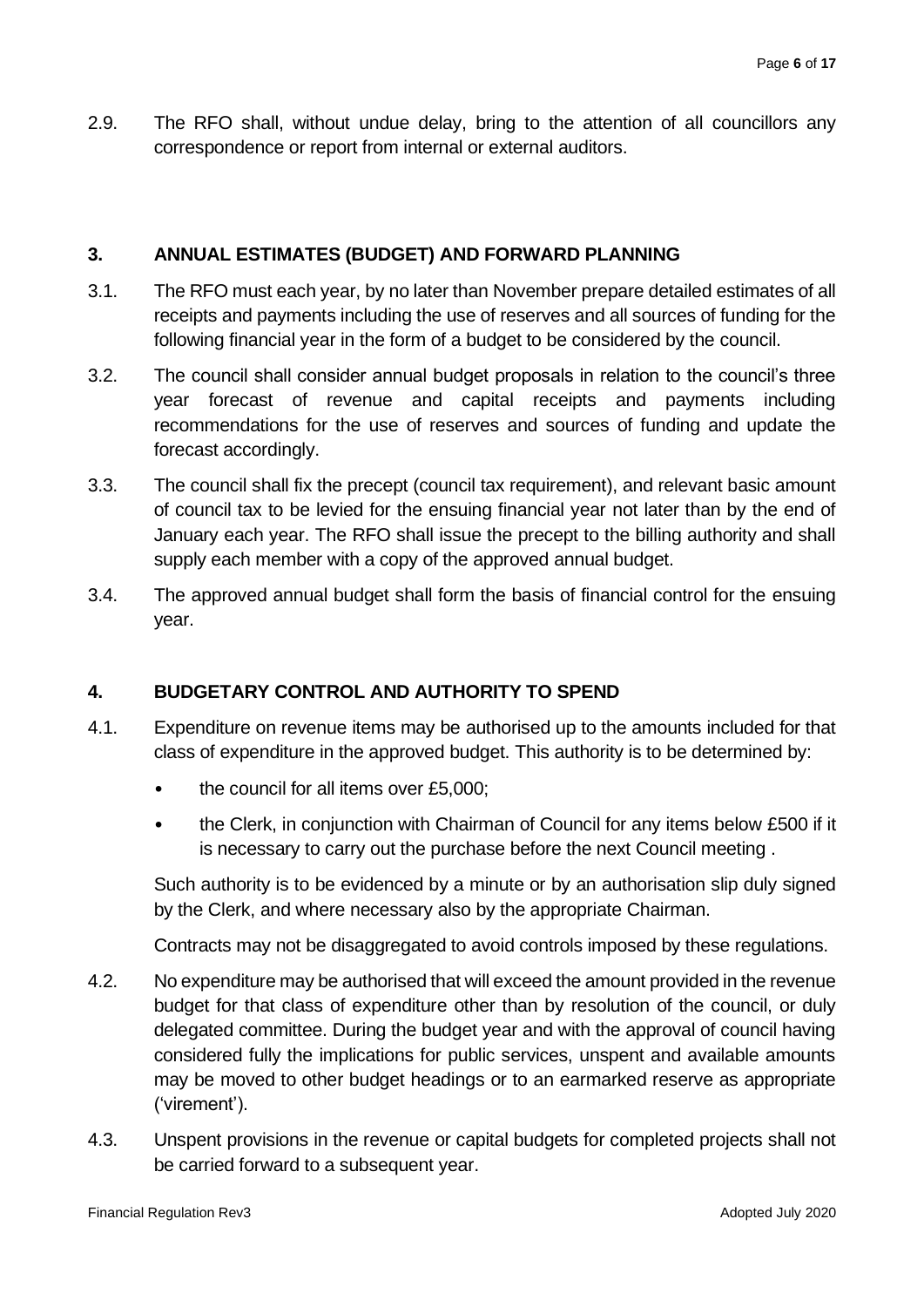- 4.4. The salary budgets are to be reviewed at least annually in October for the following financial year and such review shall be evidenced by a hard copy schedule signed by the Clerk and the Chairman of Council or relevant committee. The RFO will inform committees of any changes impacting on their budget requirement for the coming year in good time.
- 4.5. In cases of extreme risk to the delivery of council services, the clerk may authorise revenue expenditure on behalf of the council which in the clerk's judgement it is necessary to carry out. Such expenditure includes repair, replacement or other work, whether or not there is any budgetary provision for the expenditure, subject to a limit of £1000. The Clerk shall report such action to the chairman as soon as possible and to the council as soon as practicable thereafter.
- 4.6. No expenditure shall be authorised in relation to any capital project and no contract entered into or tender accepted involving capital expenditure unless the council is satisfied that the necessary funds are available and the requisite borrowing approval has been obtained.
- 4.7. All capital works shall be administered in accordance with the council's standing orders and financial regulations relating to contracts.
- 4.8. The RFO shall regularly provide the council with a statement of receipts and payments to date under each head of the budgets, comparing actual expenditure to the appropriate date against that planned as shown in the budget. These statements are to be prepared at least at the end of each financial quarter and shall show explanations of material variances. For this purpose "material" shall be in excess of £100 or 15% of the budget.
- 4.9. Changes in earmarked reserves shall be approved by council as part of the budgetary control process.

# **5. BANKING ARRANGEMENTS AND AUTHORISATION OF PAYMENTS**

- 5.1. The council's banking arrangements, including the bank mandate, shall be made by the RFO and approved by the council; banking arrangements may not be delegated to a committee. They shall be regularly reviewed for safety and efficiency. The council may seek credit references in respect of members or employees who act as signatories.
- 5.2. The RFO shall prepare a schedule of payments requiring authorisation, forming part of the Agenda for the Meeting and, together with the relevant invoices, present the schedule to council. The council shall review the schedule for compliance and, having satisfied itself shall authorise payment by a resolution of the council. The approved schedule shall be ruled off and initialled by the Chairman of the Meeting. A detailed list of all payments shall be disclosed within or as an attachment to the minutes of the meeting at which payment was authorised. Personal payments (including salaries, wages, expenses and any payment made in relation to the termination of a contract of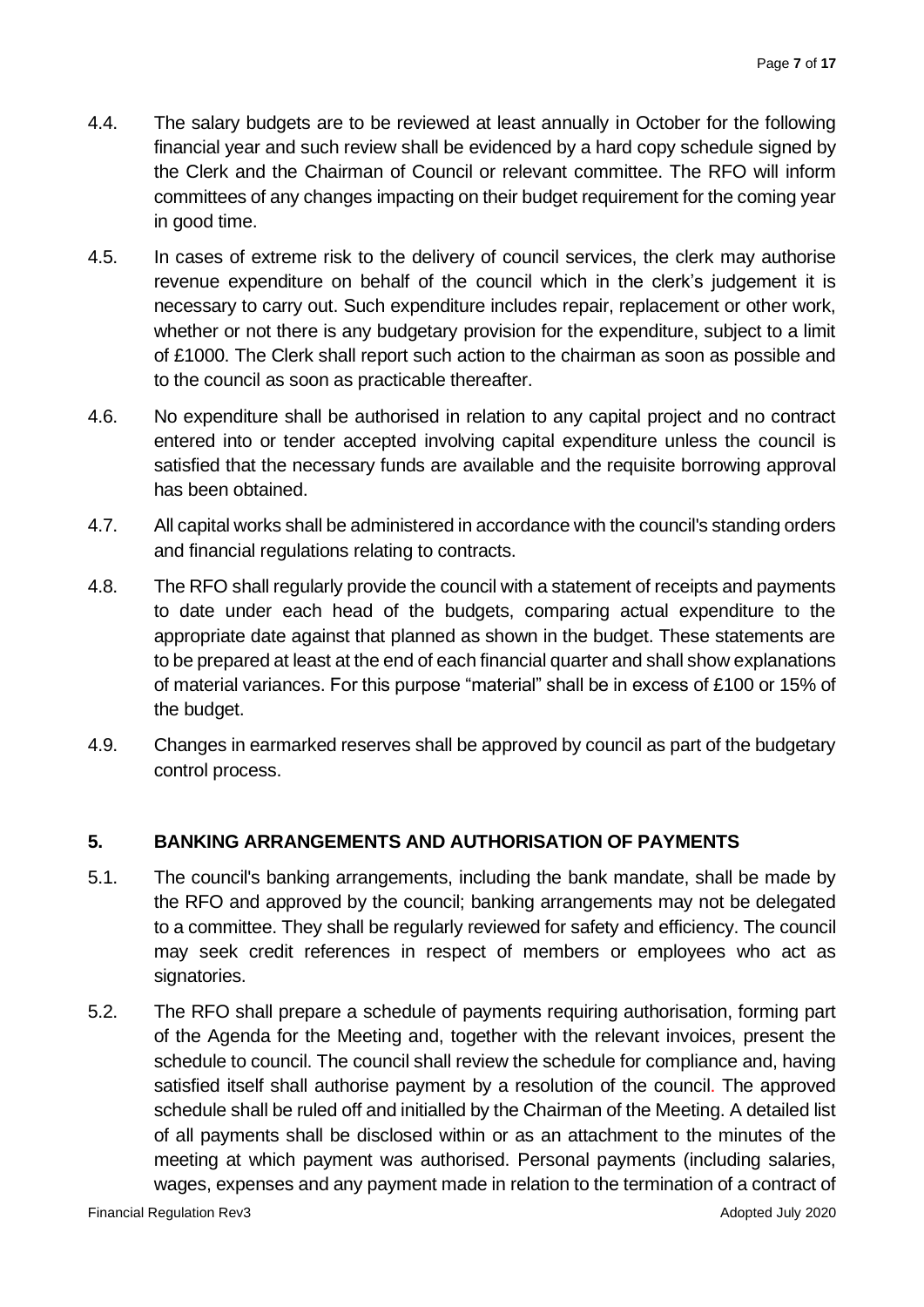employment) may be summarised to remove public access to any personal information.

- 5.3. All invoices for payment shall be examined, verified and certified by the RFO to confirm that the work, goods or services to which each invoice relates has been received, carried out, examined and represents expenditure previously approved by the council.
- 5.4. The RFO shall examine invoices for arithmetical accuracy and analyse them to the appropriate expenditure heading. The RFO shall take all steps to pay all invoices submitted, and which are in order, at the next available council meeting.
- 5.5. The Clerk shall have delegated authority to authorise the payment of items only in the following circumstances:
	- a) If a payment is necessary to avoid a charge to interest under the Late Payment of Commercial Debts (Interest) Act 1998, and the due date for payment is before the next scheduled Meeting of council, where the Clerk and RFO certify that there is no dispute or other reason to delay payment, provided that a list of such payments shall be submitted to the next appropriate meeting of council [or finance committee];
	- b) An expenditure item authorised under 5.6 below (continuing contracts and obligations) provided that a list of such payments shall be submitted to the next appropriate meeting of council [or finance committee]; or
	- c) fund transfers within the council's bank account, provided that a list of such payments shall be submitted to the next appropriate meeting of council.
- 5.6. For each financial year the Clerk shall draw up a list of due payments which arise on a regular basis as the result of a continuing contract, statutory duty, or obligation (such as but not exclusively) Salaries, PAYE and NI, Superannuation Fund and regular maintenance contracts and the like for which council may authorise payment for the year provided that the requirements of regulation 4.1 (Budgetary Controls) are adhered to, provided also that a list of such payments shall be submitted to the next appropriate meeting of council.
- 5.7. A record of regular payments made under 5.6 above shall be drawn up and be signed by two members on each and every occasion when payment is authorised - thus controlling the risk of duplicated payments being authorised and / or made.
- 5.8. In respect of grants a duly authorised committee shall approve expenditure within any limits set by council and in accordance with any policy statement approved by council. Any Revenue or Capital Grant in excess of £5,000 shall before payment, be subject to ratification by resolution of the council.
- 5.9. Members are subject to the Code of Conduct that has been adopted by the council and shall comply with the Code and Standing Orders when a decision to authorise or instruct payment is made in respect of a matter in which they have a disclosable pecuniary or other interest, unless a dispensation has been granted.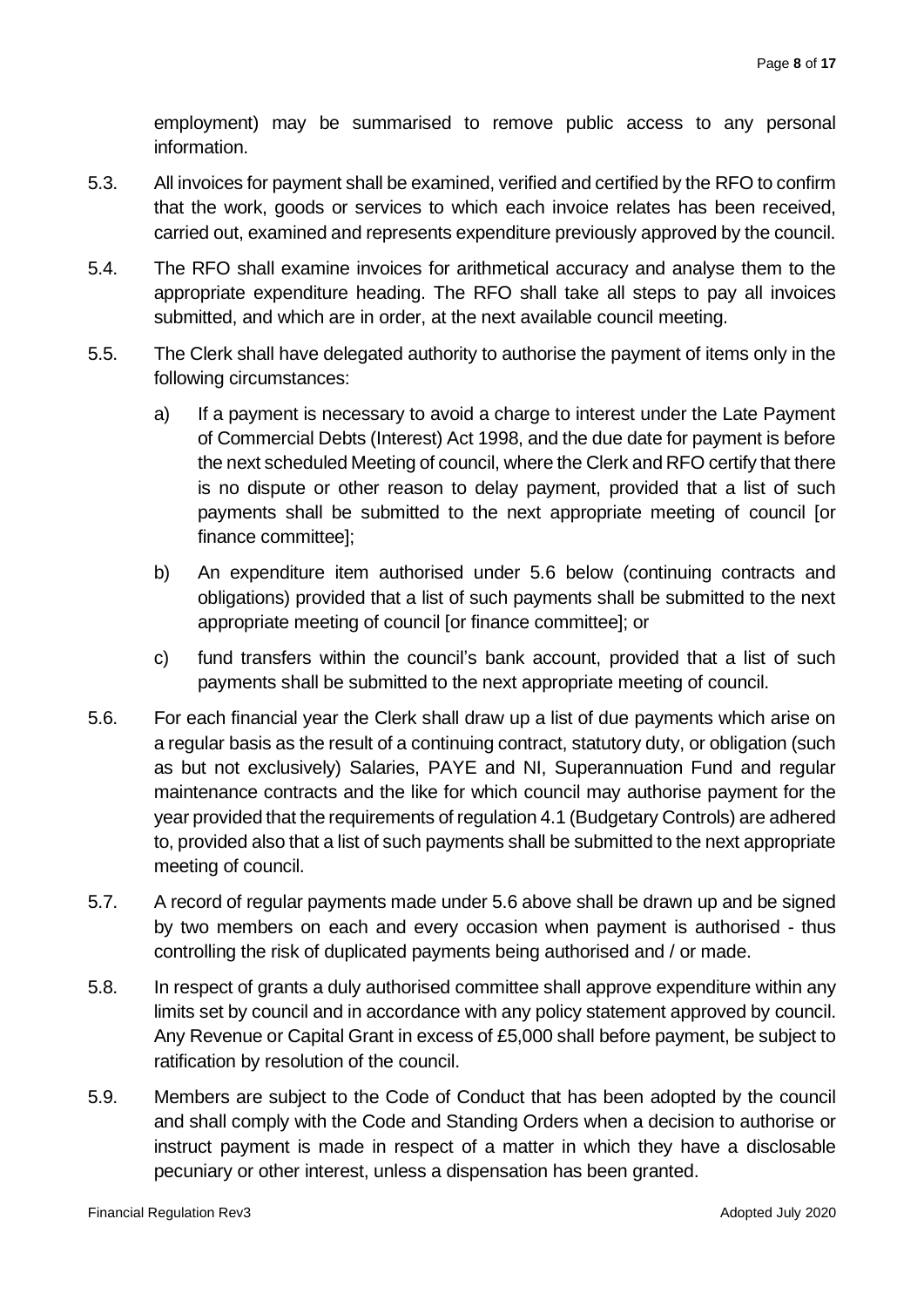- 5.10. The council will aim to rotate the duties of members in these Regulations so that onerous duties are shared out as evenly as possible over time.
- 5.11. Any changes in the recorded details of suppliers, such as bank account records, shall be approved in writing by a Member.

#### **6. INSTRUCTIONS FOR THE MAKING OF PAYMENTS**

- 6.1. The council will make safe and efficient arrangements for the making of its payments.
- 6.2. Following authorisation under Financial Regulation 5 above, the council, a duly delegated committee or, if so delegated, the Clerk shall give instruction that a payment shall be made. Online payments and transfers do not need to be authorised by Councillors online. Authorised payments shall be shown in the minutes.
- 6.3. All payments shall be effected by cheque or other instructions to the council's bankers, or otherwise, in accordance with a resolution of council.
- 6.4. Cheques or orders for payment drawn on the bank account in accordance with the schedule as presented to council or committee shall be signed by two members of council in accordance with a resolution instructing that payment. Orders for payment drawn on the bank account in accordance with the schedule as presented to council or committee shall be carried out using on line banking by the Clerk within one week of agreement at the Council meeting. A member who is a bank signatory, having a connection by virtue of family or business relationships with the beneficiary of a payment, should not, under normal circumstances, be a signatory to the payment in question.
- 6.5. To indicate agreement of the details shown on the cheque or order for payment with the counterfoil and the invoice or similar documentation, the signatories shall each also initial the cheque counterfoil.
- 6.6. Cheques or orders for payment shall not normally be presented for signature other than at a council or committee meeting (including immediately before or after such a meeting). Any signatures obtained away from such meetings shall be reported to the council at the next convenient meeting.
- 6.7. If thought appropriate by the council, payment for utility supplies (energy, telephone and water) and any National Non-Domestic Rates may be made by variable direct debit provided that the instructions are signed by two members and any payments are reported to council as made. The approval of the use of a variable direct debit shall be renewed by resolution of the council at least every two years.
- 6.8. If thought appropriate by the council, payment for certain items (principally salaries) may be made by banker's standing order provided that the instructions are signed, or otherwise evidenced by two members are retained and any payments are reported to council as made. The approval of the use of a banker's standing order shall be renewed by resolution of the council at least every two years.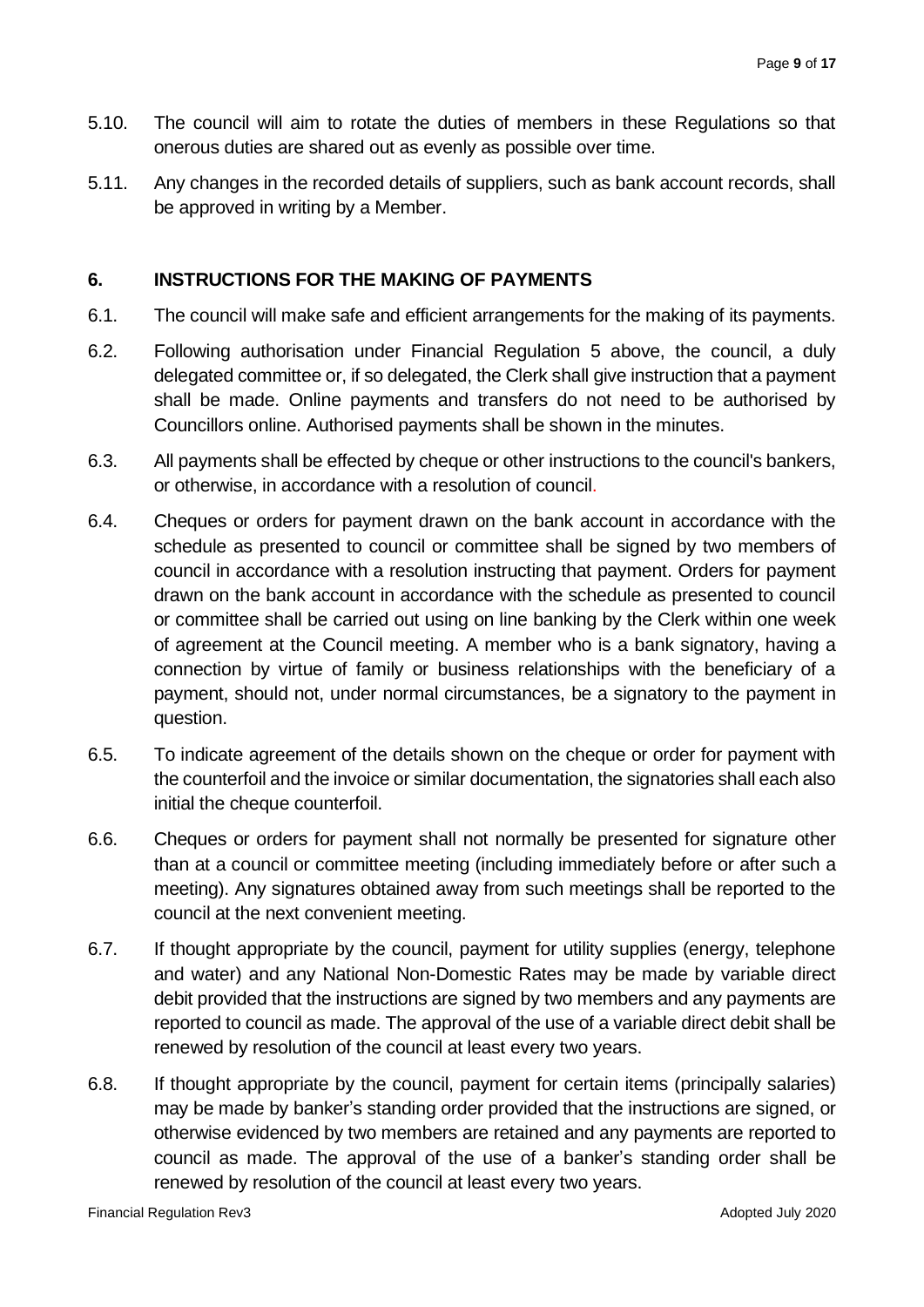- 6.9. If thought appropriate by the council, payment for certain items may be made by BACS or CHAPS methods provided that the instructions for each payment are signed, or otherwise evidenced, by two authorised bank signatories, are retained and any payments are reported to council as made. The approval of the use of BACS or CHAPS shall be renewed by resolution of the council at least every two years.
- 6.10. If thought appropriate by the council payment for certain items may be made by internet banking transfer provided evidence is retained showing which members approved the payment.
- 6.11. Where a computer requires use of a personal identification number (PIN) or other password(s), for access to the council's records on that computer, a note shall be made of the PIN and Passwords and shall be handed to and retained by the Chairman of Council in a sealed dated envelope. This envelope may not be opened other than in the presence of two other councillors. After the envelope has been opened, in any circumstances, the PIN and / or passwords shall be changed as soon as practicable. The fact that the sealed envelope has been opened, in whatever circumstances, shall be reported to all members immediately and formally to the next available meeting of the council. This will not be required for a member's personal computer used only for remote authorisation of bank payments.
- 6.12. No employee or councillor shall disclose any PIN or password, relevant to the working of the council or its bank accounts, to any person not authorised in writing by the council or a duly delegated committee.
- 6.13. Regular back-up copies of the records on any computer shall be made and shall be stored securely away from the computer in question, and preferably off site.
- 6.14. The council, and any members using computers for the council's financial business, shall ensure that anti-virus, anti-spyware and firewall software with automatic updates, together with a high level of security, is used.
- 6.15. Where internet banking arrangements are made with any bank, the Clerk shall be appointed as the Service Administrator. The bank mandate approved by the council shall identify a number of councillors who will be authorised to approve transactions on those accounts. The bank mandate will state clearly the amounts of payments that can be instructed by the use of the Service Administrator alone, or by the Service Administrator with a stated number of approvals.
- 6.16. Access to any internet banking accounts will be directly to the access page (which may be saved under "favourites"), and not through a search engine or e-mail link. Remembered or saved passwords facilities must not be used on any computer used for council banking work. Breach of this Regulation will be treated as a very serious matter under these regulations.
- 6.17. Changes to account details for suppliers, which are used for internet banking may only be changed on written hard copy notification by the supplier and supported by hard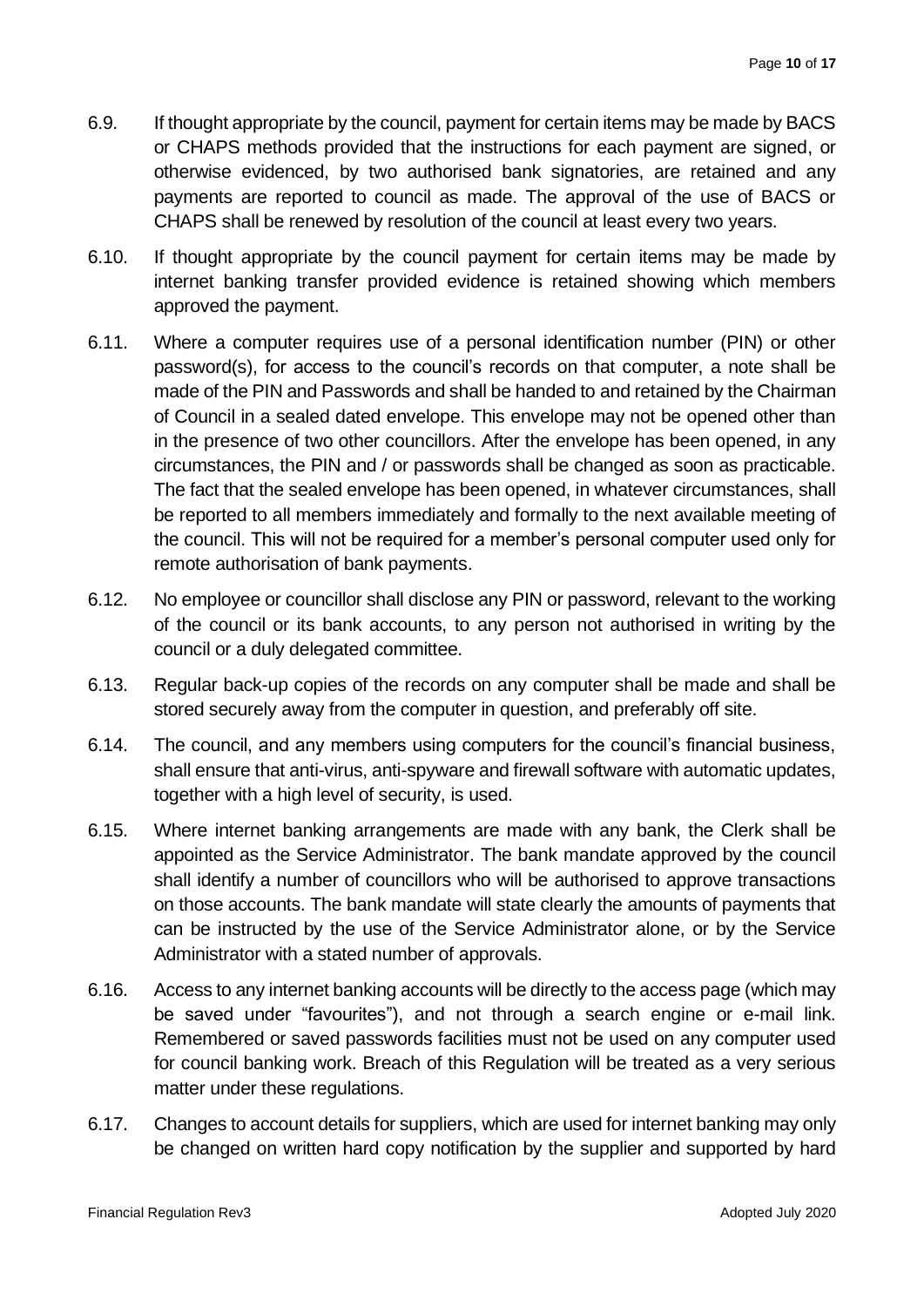copy authority for change signed by the Clerk. A programme of regular checks of standing data with suppliers will be followed.

- 6.18. Any Debit Card issued for use will be specifically restricted to the Clerk and will also be restricted to a single transaction maximum value of £500 unless authorised by council or finance committee in writing before any order is placed.
- 6.19. A pre-paid debit card may be issued to employees with varying limits. These limits will be set by the council. Transactions and purchases made will be reported to the council and authority for topping-up shall be at the discretion of the council.
- 6.20. Any corporate credit card or trade card account opened by the council will be specifically restricted to use by the Clerk and shall be subject to automatic payment in full at each month-end. Personal credit or debit cards of members or staff shall not be used under any circumstances.
- 6.21. The council will not maintain any form of cash float. All cash received must be banked intact. Any payments made in cash by the Clerk (for example for postage or minor stationery items) shall be refunded on a regular basis, at least quarterly.

# **7. PAYMENT OF SALARIES**

- 7.1. As an employer, the council shall make arrangements to meet fully the statutory requirements placed on all employers by PAYE and National Insurance legislation. The payment of all salaries shall be made in accordance with payroll records and the rules of PAYE and National Insurance currently operating, and salary rates shall be as agreed by council, or duly delegated committee.
- 7.2. Payment of salaries and payment of deductions from salary such as may be required to be made for tax, national insurance and pension contributions, or similar statutory or discretionary deductions must be made in accordance with the payroll records and on the appropriate dates stipulated in employment contracts, provided that each payment is reported to the next available council meeting, as set out in these regulations above.
- 7.3. No changes shall be made to any employee's pay, emoluments, or terms and conditions of employment without the prior consent of the council.
- 7.4. The total of such payments in each calendar month shall be reported with all other payments as made as may be required under these Financial Regulations, to ensure that only payments due for the period have actually been paid.
- 7.5. An effective system of personal performance management should be maintained for the senior officers.
- 7.6. Any termination payments shall be supported by a clear business case and reported to the council. Termination payments shall only be authorised by council.
- 7.7. Before employing interim staff the council must consider a full business case.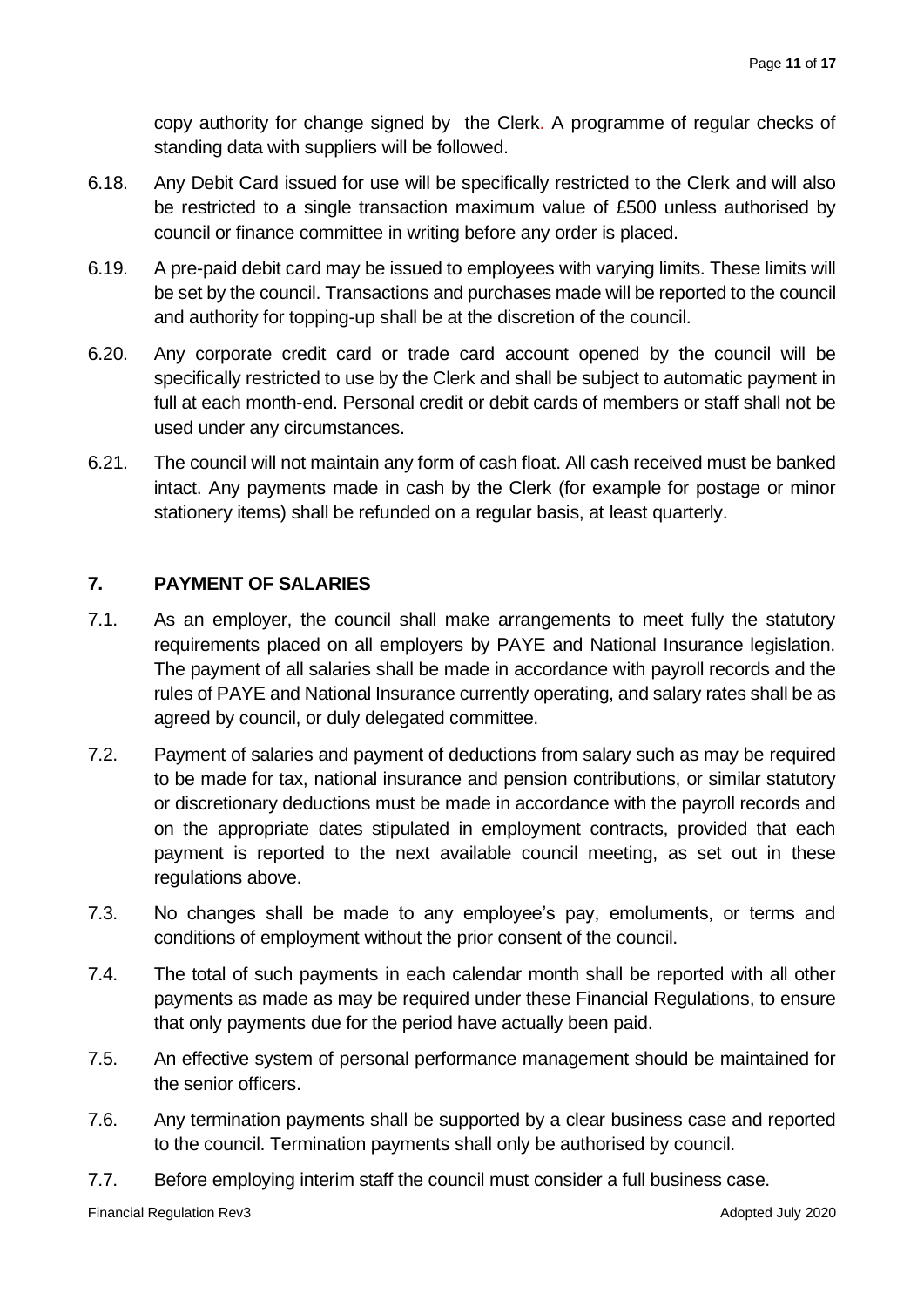#### **8. LOANS AND INVESTMENTS**

- 8.1. All borrowings shall be effected in the name of the council, after obtaining any necessary borrowing approval. Any application for borrowing approval shall be approved by Council as to terms and purpose. The application for borrowing approval, and subsequent arrangements for the loan shall only be approved by full council.
- 8.2. Any financial arrangement which does not require formal borrowing approval from the Secretary of State/Welsh Assembly Government (such as Hire Purchase or Leasing of tangible assets) shall be subject to approval by the full council. In each case a report in writing shall be provided to council in respect of value for money for the proposed transaction.
- 8.3. The council will arrange with the council's banks and investment providers for the sending of a copy of each statement of account to the Chairman of the council at the same time as one is issued to the Clerk or RFO.
- 8.4. All loans and investments shall be negotiated in the name of the council and shall be for a set period in accordance with council policy.
- 8.5. The council shall consider the need for an Investment Strategy and Policy which, if drawn up, shall be in accordance with relevant regulations, proper practices and guidance. Any Strategy and Policy shall be reviewed by the council at least annually.
- 8.6. All investments of money under the control of the council shall be in the name of the council.
- 8.7. All investment certificates and other documents relating thereto shall be retained in the custody of the RFO.
- 8.8. Payments in respect of short term or long term investments, including transfers between bank accounts held in the same bank, or branch, shall be made in accordance with Regulation 5 (Authorisation of payments) and Regulation 6 (Instructions for payments).

#### **9. INCOME**

- 9.1. The collection of all sums due to the council shall be the responsibility of and under the supervision of the RFO.
- 9.2. Particulars of all charges to be made for work done, services rendered or goods supplied shall be agreed annually by the council, notified to the RFO and the RFO shall be responsible for the collection of all accounts due to the council.
- 9.3. The council will review all fees and charges at least annually, following a report of the Clerk.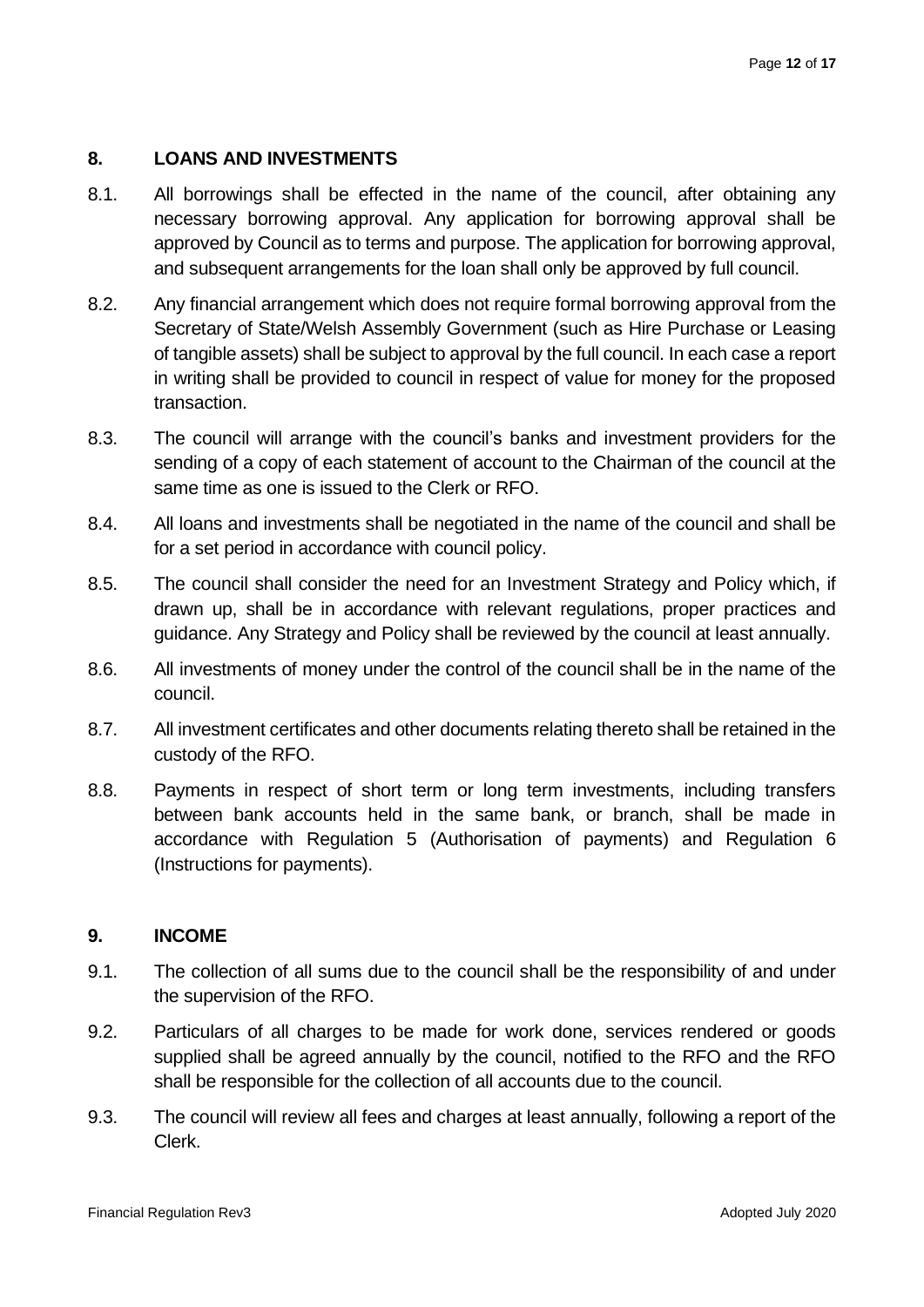- 9.4. Any sums found to be irrecoverable and any bad debts shall be reported to the council and shall be written off in the year.
- 9.5. All sums received on behalf of the council shall be banked intact as directed by the RFO. In all cases, all receipts shall be deposited with the council's bankers with such frequency as the RFO considers necessary.
- 9.6. The origin of each receipt shall be entered on the paying-in slip.
- 9.7. Personal cheques shall not be cashed out of money held on behalf of the council.
- 9.8. The RFO shall promptly complete any VAT Return that is required. Any repayment claim due in accordance with VAT Act 1994 section 33 shall be made at least annually coinciding with the financial year end.
- 9.9. Where any significant sums of cash are regularly received by the council, the RFO shall take such steps as are agreed by the council to ensure that more than one person is present when the cash is counted in the first instance, that there is a reconciliation to some form of control such as ticket issues, and that appropriate care is taken in the security and safety of individuals banking such cash.

# **10. ORDERS FOR WORK, GOODS AND SERVICES**

- 10.1. An official order or letter shall be issued for all work, goods and services unless a formal contract is to be prepared or an official order would be inappropriate. Copies of orders shall be retained.
- 10.2. Order books shall be controlled by the RFO.
- 10.3. All members and officers are responsible for obtaining value for money at all times. An officer issuing an official order shall ensure as far as reasonable and practicable that the best available terms are obtained in respect of each transaction, usually by obtaining three or more quotations or estimates from appropriate suppliers, subject to any *de minimis* provisions in Regulation 11.1 below.
- 10.4. A member may not issue an official order or make any contract on behalf of the council.
- 10.5. The RFO shall verify the lawful nature of any proposed purchase before the issue of any order, and in the case of new or infrequent purchases or payments, the RFO shall ensure that the statutory authority shall be reported to the meeting at which the order is approved so that the minutes can record the power being used.

# **11. CONTRACTS**

- 11.1. Procedures as to contracts are laid down as follows:
	- a. Every contract shall comply with these financial regulations, and no exceptions shall be made otherwise than in an emergency provided that this regulation need not apply to contracts which relate to items (i) to (vi) below:

Financial Regulation Rev3 Adopted July 2020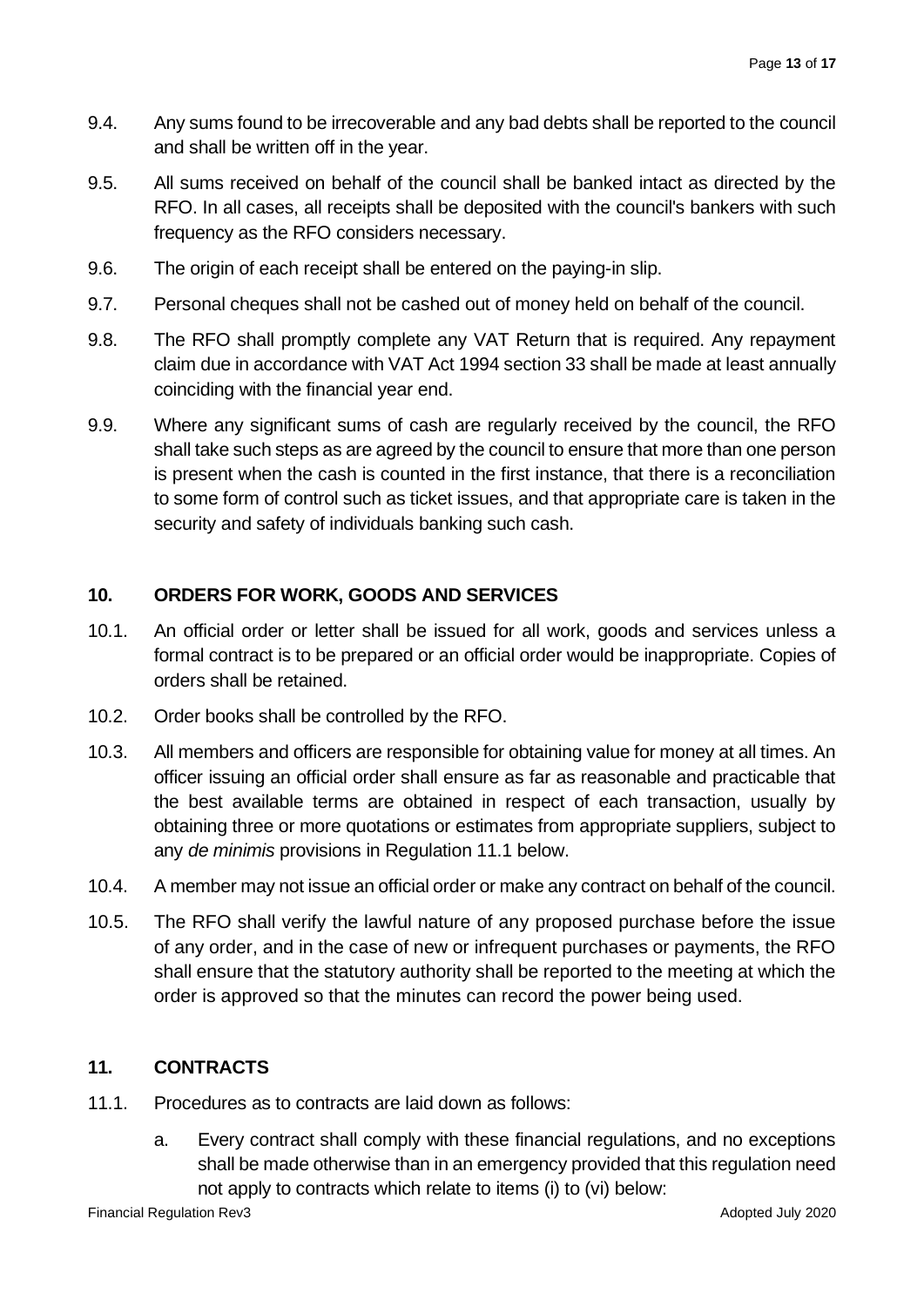- i. for the supply of gas, electricity, water, sewerage and telephone services;
- ii. for specialist services such as are provided by solicitors, accountants, surveyors and planning consultants;
- iii. for work to be executed or goods or materials to be supplied which consist of repairs to or parts for existing machinery or equipment or plant;
- iv. for work to be executed or goods or materials to be supplied which constitute an extension of an existing contract by the council;
- v. for additional audit work of the external auditor up to an estimated value of £500 (in excess of this sum the Clerk and RFO shall act after consultation with the Chairman and Vice Chairman of council); and
- vi. for goods or materials proposed to be purchased which are proprietary articles and / or are only sold at a fixed price.
- b. Where the council intends to procure or award a public supply contract, public service contract or public works contract as defined by The Public Contracts Regulations 2015 ("the Regulations") which is valued at £25,000 or more, the council shall comply with the relevant requirements of the Regulations<sup>2</sup>.
- c. The full requirements of The Regulations, as applicable, shall be followed in respect of the tendering and award of a public supply contract, public service contract or public works contract which exceed thresholds in The Regulations set by the Public Contracts Directive 2014/24/EU (which may change from time to time $)^3$ .
- d. When applications are made to waive financial regulations relating to contracts to enable a price to be negotiated without competition the reason shall be embodied in a recommendation to the council.
- e. Such invitation to tender shall state the general nature of the intended contract and the Clerk shall obtain the necessary technical assistance to prepare a specification in appropriate cases. The invitation shall in addition state that tenders must be addressed to the Clerk in the ordinary course of post. Each tendering firm shall be supplied with a specifically marked envelope in which the tender is to be sealed and remain sealed until the prescribed date for opening tenders for that contract.
- f. All sealed tenders shall be opened at the same time on the prescribed date by the Clerk in the presence of at least one member of council.
- g. Any invitation to tender issued under this regulation shall be subject to Standing Orders 18 and shall refer to the terms of the Bribery Act 2010.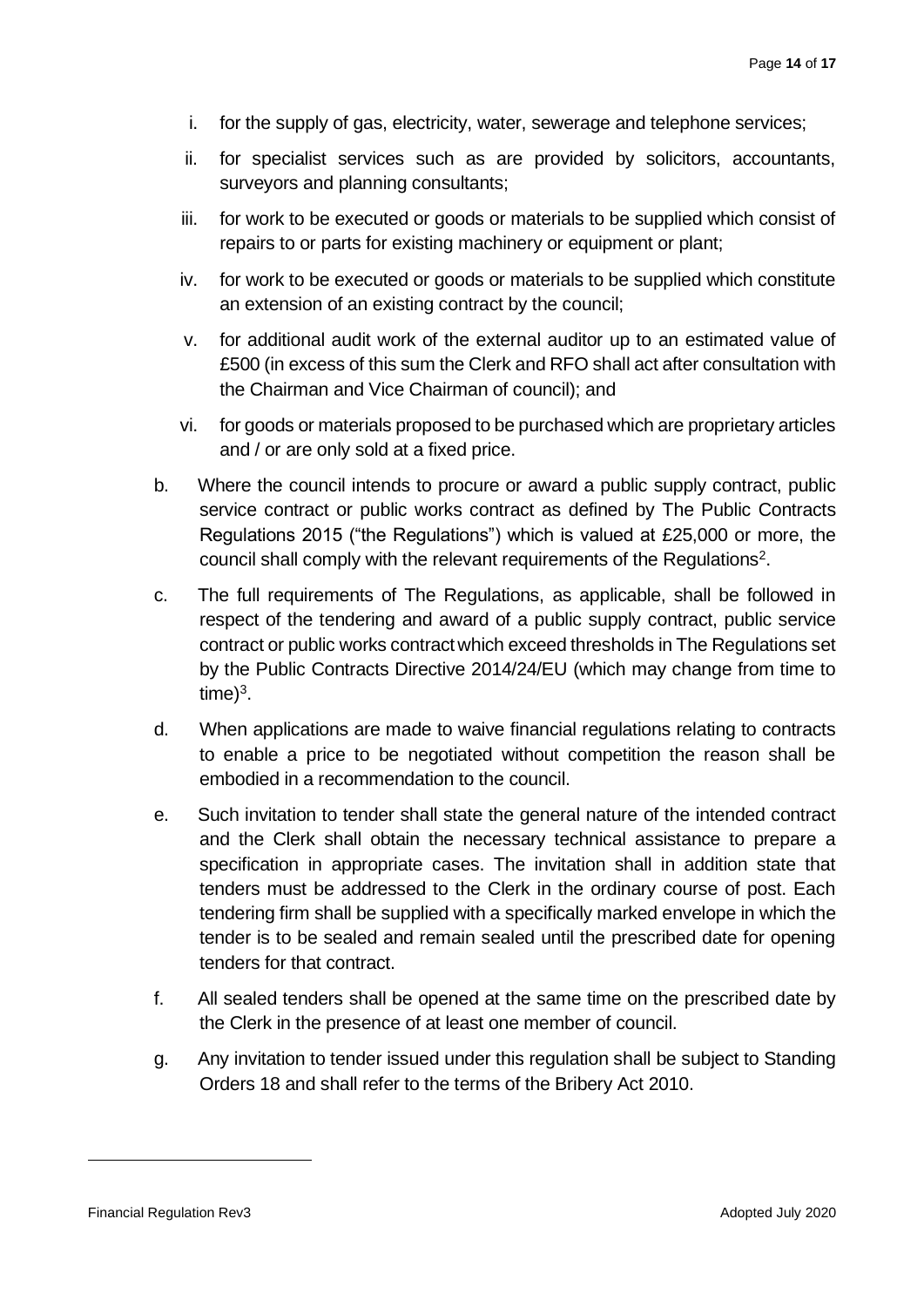- h. When it is to enter into a contract of less than £25,000 in value for the supply of goods or materials or for the execution of works or specialist services other than such goods, materials, works or specialist services as are excepted as set out in paragraph (a) the Clerk or RFO shall obtain 3 quotations (priced descriptions of the proposed supply); where the value is above £1000 the Clerk or RFO shall strive to obtain 3 estimates. where the value is below £1000 the Clerk or RFO shall strive to obtain 2 estimates Otherwise, Regulation 10.3 above shall apply.
	- i. The council shall not be obliged to accept the lowest or any tender, quote or estimate.
	- j. Should it occur that the council, or duly delegated committee, does not accept any tender, quote or estimate, the work is not allocated and the council requires further pricing, provided that the specification does not change, no person shall be permitted to submit a later tender, estimate or quote who was present when the original decision making process was being undertaken.

# **12. PAYMENTS UNDER CONTRACTS FOR BUILDING OR OTHER CONSTRUCTION WORKS (PUBLIC WORKS CONTRACTS)**

- 12.1. Payments on account of the contract sum shall be made within the time specified in the contract by the RFO upon authorised certificates of the architect or other consultants engaged to supervise the contract (subject to any percentage withholding as may be agreed in the particular contract).
- 12.2. Where contracts provide for payment by instalments the RFO shall maintain a record of all such payments. In any case where it is estimated that the total cost of work carried out under a contract, excluding agreed variations, will exceed the contract sum of 5% or more a report shall be submitted to the council.
- 12.3. Any variation to a contract or addition to or omission from a contract must be approved by the council and Clerk to the contractor in writing, the council being informed where the final cost is likely to exceed the financial provision.

# **13. STORES AND EQUIPMENT**

- 13.1. The officer in charge of each section shall be responsible for the care and custody of stores and equipment in that section.
- 13.2. Delivery notes shall be obtained in respect of all goods received into store or otherwise delivered and goods must be checked as to order and quality at the time delivery is made.
- 13.3. Stocks shall be kept at the minimum levels consistent with operational requirements.
- 13.4. The RFO shall be responsible for periodic checks of stocks and stores at least annually.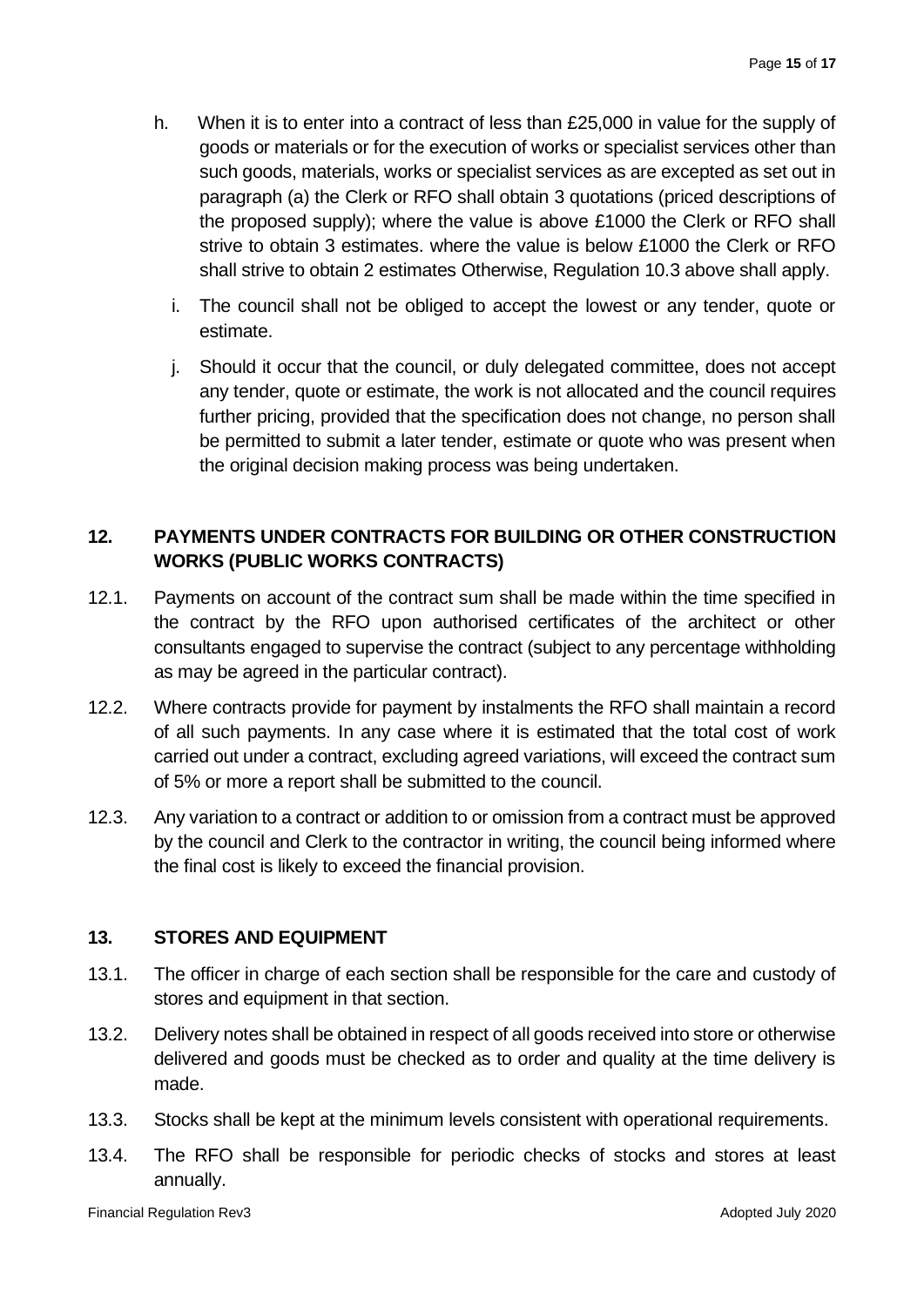# **14. ASSETS, PROPERTIES AND ESTATES**

- 14.1. The Clerk shall make appropriate arrangements for the custody of all title deeds and Land Registry Certificates of properties held by the council. The RFO shall ensure a record is maintained of all properties held by the council, recording the location, extent, plan, reference, purchase details, nature of the interest, tenancies granted, rents payable and purpose for which held in accordance with Accounts and Audit Regulations.
- 14.2. No tangible moveable property shall be purchased or otherwise acquired, sold, leased or otherwise disposed of, without the authority of the council, together with any other consents required by law, save where the estimated value of any one item of tangible movable property does not exceed £250.
- 14.3. No real property (interests in land) shall be sold, leased or otherwise disposed of without the authority of the council, together with any other consents required by law. In each case a report in writing shall be provided to council in respect of valuation and surveyed condition of the property (including matters such as planning permissions and covenants) together with a proper business case (including an adequate level of consultation with the electorate).
- 14.4. No real property (interests in land) shall be purchased or acquired without the authority of the full council. In each case a report in writing shall be provided to council in respect of valuation and surveyed condition of the property (including matters such as planning permissions and covenants) together with a proper business case (including an adequate level of consultation with the electorate).
- 14.5. Subject only to the limit set in Regulation 14.2 above, no tangible moveable property shall be purchased or acquired without the authority of the full council. In each case a report in writing shall be provided to council with a full business case.
- 14.6. The RFO shall ensure that an appropriate and accurate Register of Assets and Investments is kept up to date. The continued existence of tangible assets shown in the Register shall be verified at least annually, possibly in conjunction with a health and safety inspection of assets.

#### **15. INSURANCE**

- 15.1. Following the annual risk assessment (per Regulation 17), the RFO shall effect all insurances and negotiate all claims on the council's insurers in consultation with the Clerk.
- 15.2. The RFO shall keep a record of all insurances effected by the council and the property and risks covered thereby and annually review it.
- 15.3. The RFO shall be notified of any loss liability or damage or of any event likely to lead to a claim, and shall report these to council at the next available meeting.

Financial Regulation Rev3 Adopted July 2020